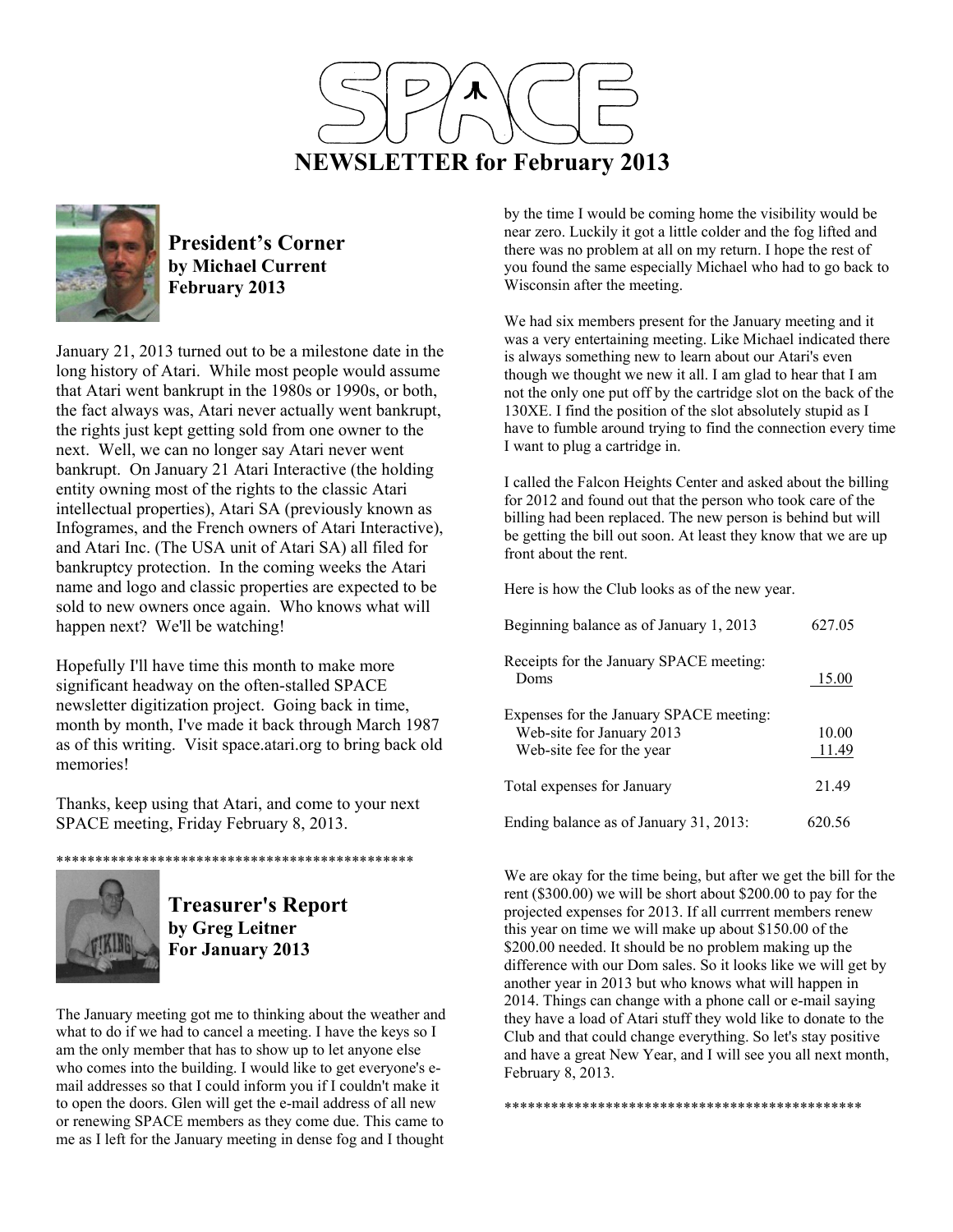## **Secretary's Report By Steve Peck For January 2013**

Happy New Year! Twelve years into the twenty-first century already (yes, twelve, since the new century really began in the year 2001). Wow! What a milestone…

OK. Enough of that. On with the report.

The meeting commenced at exactly 7:30 PM. We had a lot of fun with Lance's preview of yet another movie from Black Cat Theater. Which one, you ask? Well, you had to be there to know that. But, it's going to be released soon and it will be spectacular and over the top. We also talked about the Kickstarter proposal that Greg's son, Tony, came up with an idea about. Although the idea is still alive, it's a great idea that I believe should come to fruition. Let's hope we can brainstorm on this some more, because I am good about that.

The meeting adjourned at around 8:17 PM.

Well, that concludes the Secretary's Report. Thanks for reading. In the words of the great Stan Lee…

## EXCELSIOR!

\*\*\*\*\*\*\*\*\*\*\*\*\*\*\*\*\*\*\*\*\*\*\*\*\*\*\*\*\*\*\*\*\*\*\*\*\*\*\*\*\*\*\*\*

From: Michael Current [michael@mcurrent.name] Sent: Wednesday, January 16, 2013 9:55 AM Subject: Atari++ 1.71

Atari++ 1.71

Posted Wed Jan 16, 2013 9:50 AM

Hi folks,

 a new release of Atari++, the portable atari emulator for Linux and windows has been released here in the download section - as usual, you find there the Linux sources and a compiled version for 32-bit Windows. This release is how 1.70 should have been, but wasn't due to time constraints. Lots of fixes left over from 1.70 are now integrated, and regressions have been fixed:

 - The ANTIC logic to roll over an instruction to the next scan was partially broken and also rolled a "Jump on Vertical Blank"

over, breaking some games that played tricks with the DMA control register.

 - The new CPU logic to fetch the wrong interrupt vector (NMI instead of IRQ) was partially broken and forgot to fetch the right high-bit, potentially breaking code.

 - The 65C02 BRK instruction was emulated incorrectly. The NMOS version worked fine, and continues to work fine.

 - 1.70 had, as indicated, a regression for late writes on Antic CHARCTL that broke at least one game ("Summer Games"). The corresponding logic has been re-done in a much cleaner way and is now part of 1.71.

 - Pokey lo-byte timer registers in a 16-bit timer pair did not underrun to 255 correctly. In fact, the timer emulation was partially re-done and should now do correctly, including the relative offset of low and high-timer on a STIMER resynchronization.

 - GTIA priority logic for player 4 on top of playfield 0/1 was broken in one priority selection, which got fixed now.

 - Player/missile retriggering was partially incorrect. This has been fixed now.

 - Player/missile resizing was, as stated, experimental in 1.70 and is now implemented correctly.

 - On-line player/missile shape changes are now experimentally supported.

 - The ANTIC/CPU WSYNC logic was partially broken as it does not block writes, only reads - the mechanism is a different one. Note that this only holds for the NMOS version. The CMOS version works correctly. This is also emulated.

 - The NMI/IRQ reaction times were short by one cycle. They are now 7 cycles as indicated.

 - GTIA mode 80 on top of a low-res screen created a wrong color for the PF3:BK pixel combination. This got fixed.

 - GTIA VDelay support was partially broken. Actually, the P/M DMA engine was redesigned for this release and should now work correctly.

 - Alsa sound support was broken on some hardware. For some Alsa drivers, audio hardware reacts allergic when trying to fill more samples into the available buffer, stalling the main program. The updated Alsa sound support rounds the samples written to the Alsa buffer to entire fragment sizes avoiding this problem. The SDL or Oss/HQOss drivers were not affected, though in general Alsa is preferably.

Anti-News: (or, what does not yet work):

 - P/M shape changes are currently supported experimentally until I get hands on real hardware.

 - P/M shift-register disable tricks with PSIZE=2 are currently not supported.

 - Writes to GTIA color or priority registers are not delayed and happen immediately. The same goes to many other registers in Pokey, Antic and PIA.

 - Antic DMACtrl in-line adjustment tricks are not supported, neither any HScroll adjustments to disable the DMA-stop.

 - Bus noise picked up by GTIA if GRACTL is enabled but DMACTL is disabled is currently not emulated correctly.

 - Bus noise picked up by ANTIC on the right side of wide playfield screens is currently not emulated at all (and neither visible if it would).

 - The POKEY soft-reset cylce is currently not emulated completely.

- Bit-banging serial output is currently not emulated at all.

http://www.xl-project.com/

\*\*\*\*\*\*\*\*\*\*\*\*\*\*\*\*\*\*\*\*\*\*\*\*\*\*\*\*\*\*\*\*\*\*\*\*\*\*\*\*\*\*\*\*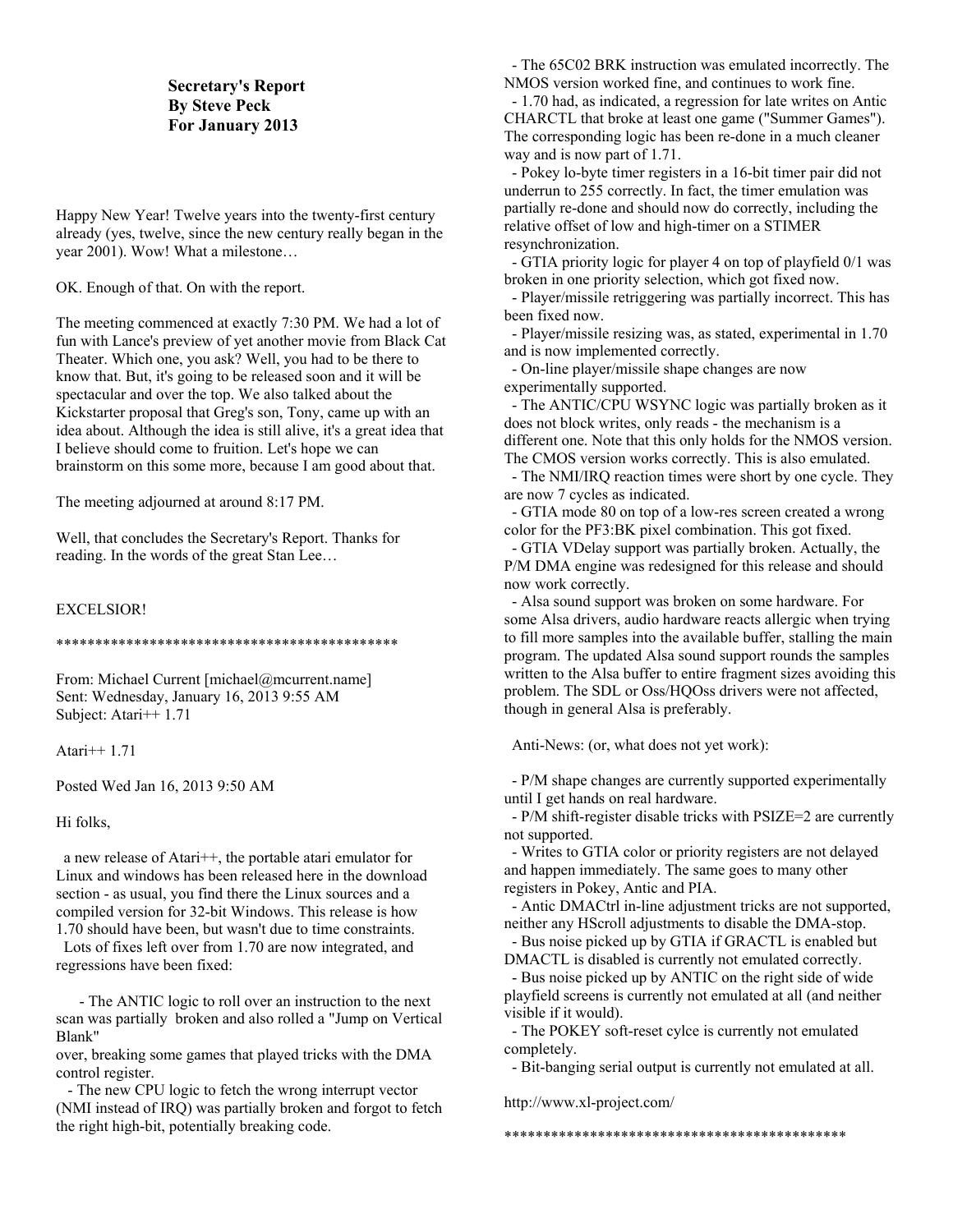From: Michael Current [michael@mcurrent.name] Sent: Tuesday, January 22, 2013 9:30 PM Subject: Atari S.A. and its U.S. entities coordinate to request filings for Book 6 procedures in France and Chapter 11 protection in the United

States

Atari S.A. and its U.S. entities coordinate to request filings for Book 6 procedures in France and Chapter 11 protection in the United States

Paris, France – January 21st, 2013. The Company has been informed by its main shareholder and sole lender, BlueBay, that no solution has been found to date for the sale of its holdings in the Company, and that it is not in a position to continue to support the Company, as the two funds invested in the Company (The BlueBay Value Recovery (Master) Fund Limited, and The BlueBay Multi-Strategy (Master) Fund Limited, which together hold c. 29% of the shares and voting rights in the Company on an non-diluted basis and c. 64% on a fully diluted basis) are in liquidation.

The Company takes note of the fact that, since BlueBay announced its intentions to sell its position in October 2010 and to be repaid on its outstanding credit line, no investor has been willing to replace them as reference shareholder and principal creditor, because of the French listing, limited free float, the complicated nature of the Company's capital structure and the difficult economic and sector operating environment. Despite the Company recording positive current operating income for FY11 and FY12, and having reduced on and off-balance sheet liabilities by approximately  $\epsilon$  130 million, with only working capital liabilities and  $\epsilon$  21 million owed to Bluebay, the Company has been starved for funds and unable to finance its continued growth.

With the BlueBay credit facility becoming due on March 31st, 2013, and the strain on cash resources experienced by the Group due to adverse trading conditions and limited development funds, management has resolved that it needed to file for Chapter 11 protection in the United States for the US entities of the Atari group, which has been done with immediate effect as of today. Atari SA and Atari Europe SAS have also filed for related procedures before the French courts pursuant to Book 6 of the French Commercial Code. The Board of the Company has been informed and unanimously supports this line of action.

The U.S. entities expect to effectuate, within the next 90 to 120 days, the sale or restructuring, under Section 363 of the U.S. Bankruptcy Code, of all or most of their assets. The U.S. companies have had approval to obtain \$5 million in debtorin-possession financing from one or more affiliates of Tenor Capital, a firm specializing in distressed lending and transactions. During the Chapter 11 proceedings, the companies will conduct business as usual. As part of the legal process, Mr. Robert Mattes, Group CFO, has stepped down from his Group functions and will remain CFO of the U.S. entities. Mrs. Laurence Betito, Financial Controller of Atari

SA, will take over the role of CFO of Atari SA. Jim Wilson, CEO of Atari explains: "In light of the current situation with BlueBay, we have decided to take what we think is the best decision to protect the Company and its shareholders. Through these ongoing procedures, and especially the auction process in the US, we will seek to maximize the proceeds in the best interest of the Company and all of its shareholders".

In order to ensure equality of access to information and prevent any risk of transactions which would not respect this principle, the Company has requested the suspension of trading of its shares and other financial instruments on the Euronext Paris market of NYSE Euronext. The Company will notify the market of the next steps relating to these procedures.

## About Atari, SA

Atari (www.atari.com) is a multi-platform, global interactive entertainment and licensing company. The original innovator of video gaming, founded in 1972, Atari owns and/or manages a portfolio of more than 200 games and franchises, including world renowned brands like Asteroids®, Centipede®, Missile Command®, Pong®, Test Drive®, Backyard Sports® and RollerCoaster Tycoon®. Atari capitalizes on these powerful properties by delivering compelling games online (i.e. browser, Facebook® and digital download), on smartphones and tablets and other connected devices. The Company also develops and distributes interactive entertainment for video game consoles from Microsoft, Nintendo and Sony. As a licensor, Atari extends its brand and franchises into other media, merchandising and publishing categories. For more information: www.atari.com

#### \*\*\*\*\*\*\*\*\*\*\*\*\*\*\*\*\*\*\*\*\*\*\*\*\*\*\*\*\*\*\*\*\*\*\*\*\*\*\*\*\*\*\*\*

From: Michael Current [michael@mcurrent.name] Sent: Monday, January 21, 2013 4:03 PM Subject: Atari Files For Chapter 11 To Separate From French Parent

Atari Files For Chapter 11 To Separate From French Parent

Iconic Brand Seeks to Restructure and Secure Independent Capital for Future Growth

NEW YORK, Jan. 21, 2013 /PRNewswire/ -- Today Atari Inc., Atari Interactive Inc., Humongous, Inc. and California US Holdings, Inc. (collectively, the "Companies") filed petitions for relief under chapter 11 of the United States Bankruptcy Code in the United States Bankruptcy Court for the Southern District of New York. With this move, the U.S. based Atari operations seek to separate from the structural financial encumbrances of their French parent holding company, Atari S.A. (formerly Infogrames S.A.) and secure independent capital for future growth, primarily in the areas of digital and mobile games.

Within the next 90-120 days, the Companies expect to effectuate a sale of all, or substantially all, of their assets in a "sale free and clear" under section 363 of the Bankruptcy Code or to confirm plans of reorganization that accomplish substantially the same result. These assets include not only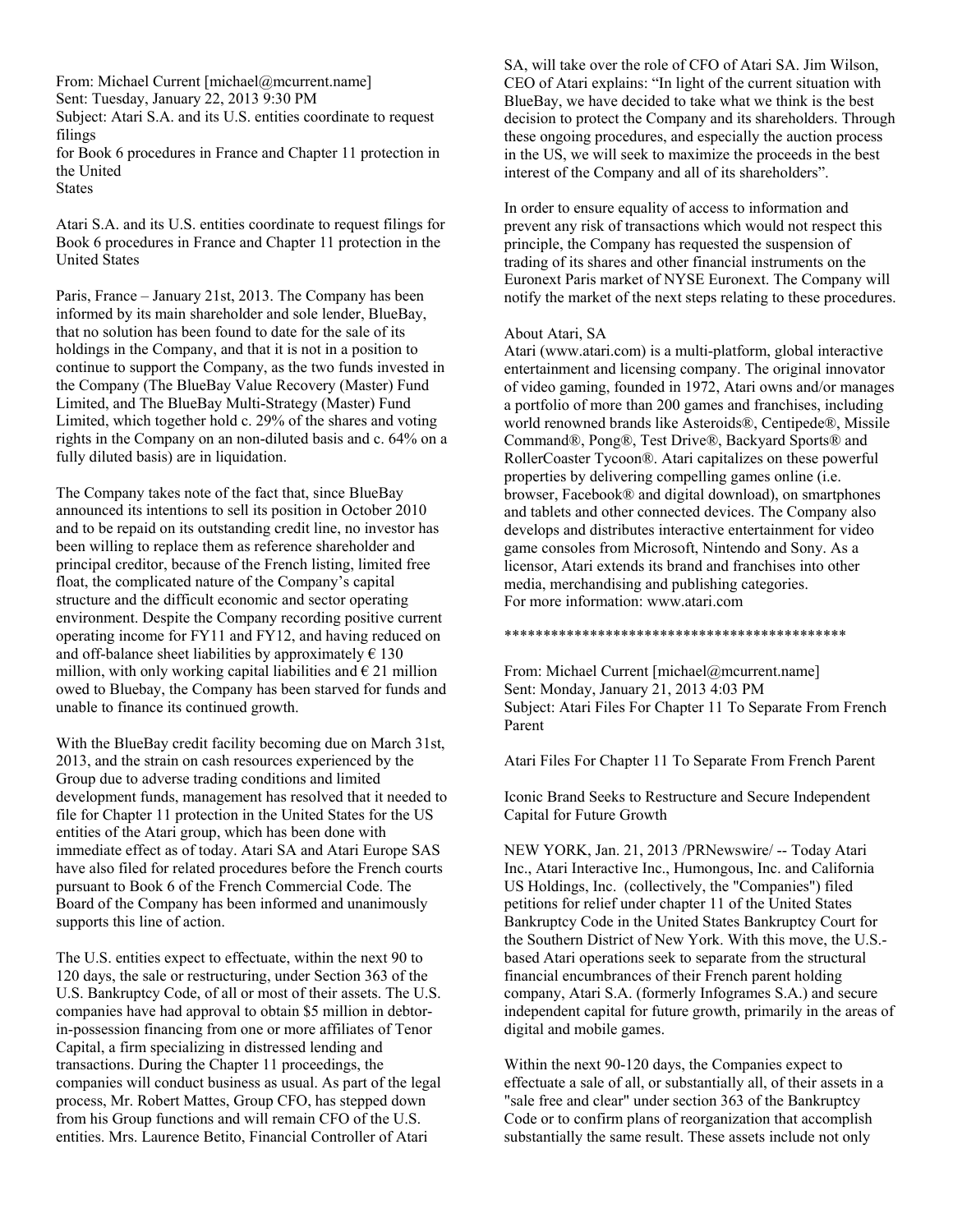one of the most widely recognized brand logos, which is familiar to 90% of Americans, according to a recent survey, but also legendary game titles including Pong®, Asteroids®, Centipede®, Missile Command®, Battlezone® and Tempest®. Other recognized brands include Test Drive®, Backyard Sports® and Humongous®.

Under current management, Atari Inc. has shifted its business from traditional retail games to digital games and licensing with an increased focus on developing mobile games based on some of Atari's most iconic and enduring franchises. With these moves, the company has added new revenue models, including digital download and advertising. As a result, Atari Inc. has become a growth engine for Atari S.A., which in turn has reported consecutive annual profits in 2011 and 2012.

The company has recently launched a slew of chart-topping titles for iOS and Android mobile platforms, including Atari® Greatest Hits, Outlaw™, Breakout® and Asteroids Gunner®. The company has previously announced upcoming mobile and tablet games based upon the popular Rollercoaster Tycoon® franchise and Atari® Casino.

The Chapter 11 process constitutes the most strategic option for Atari's U.S. operations, as they look to preserve their inherent value and unlock revenue potential unrealized while under the control of Atari S.A. During this period, the company expects to conduct its normal business operations.

The U.S. companies are also seeking approval to obtain \$5.25 million in debtor-in-possession financing from one or more funds managed by Tenor Capital Management, a firm specializing in convertible arbitrage and special situations. Each unit has filed a number of traditional "first-day" pleadings, which are intended to minimize any disruption of their day-to-day operations.

Peter S. Partee, Sr. and Michael P. Richman of Hunton & Williams LLP are proposed to serve as lead counsel for the U.S. companies in their respective Chapter 11 cases.

## About Atari

Atari (www.atari.com) is a multi-platform, global interactive entertainment and licensing company. Atari owns and/or manages a portfolio of more than 200 games and franchises, including world renowned brands like Asteroids®, Centipede®, Missile Command®, Pong®, Test Drive®, Backyard Sports®, and Rollercoaster Tycoon®. Atari capitalizes on these powerful properties by delivering compelling games online (i.e. browser and digital download), on smartphones and tablets and other connected devices. The Company also develops and distributes interactive entertainment for video game consoles from Microsoft, Nintendo and Sony. As a licensor, Atari extends its brand and franchises into other media, merchandising and publishing categories.

\*\*\*\*\*\*\*\*\*\*\*\*\*\*\*\*\*\*\*\*\*\*\*\*\*\*\*\*\*\*\*\*\*\*\*\*\*\*\*\*\*\*\*\*

SOURCE Atari, Inc.

\*\*\*\*\*\*\*\*\*\*\*\*\*\*\*\*\*\*\*\*\*\*\*\*\*\*\*\*\*\*\*\*\*\*\*\*\*\*\*\*\*\*\*\* \*\*\*\*\*\*\*\*\*\*\*\*\*\*\*\*\*\*\*\*\*\*\*\*\*\*\*\*\*\*\*\*\*\*\*\*\*\*\*\*\*\*\*\* \*\*\*\*\*\*\*\*\*\*\*\*\*\*\*\*\*\*\*\*\*\*\*\*\*\*\*\*\*\*\*\*\*\*\*\*\*\*\*\*\*\*\*\* \*\*\*\*\*\*\*\*\*\*\*\*\*\*\*\*\*\*\*\*\*\*\*\*\*\*\*\*\*\*\*\*\*\*\*\*\*\*\*\*\*\*\*\* \*\*\*\*\*\*\*\*\*\*\*\*\*\*\*\*\*\*\*\*\*\*\*\*\*\*\*\*\*\*\*\*\*\*\*\*\*\*\*\*\*\*\*\* \*\*\*\*\*\*\*\*\*\*\*\*\*\*\*\*\*\*\*\*\*\*\*\*\*\*\*\*\*\*\*\*\*\*\*\*\*\*\*\*\*\*\*\* \*\*\*\*\*\*\*\*\*\*\*\*\*\*\*\*\*\*\*\*\*\*\*\*\*\*\*\*\*\*\*\*\*\*\*\*\*\*\*\*\*\*\*\*\*\*\*\*\* \*\*\*\*\*\*\*\*\*\*\*\*\*\*\*\*\*\*\*\*\*\*\*\*\*\*\*\*\*\*\*\*\*\*\*\*\*\*\*\*\*\*\*\* \*\*\*\*\*\*\*\*\*\*\*\*\*\*\*\*\*\*\*\*\*\*\*\*\*\*\*\*\*\*\*\*\*\*\*\*\*\*\*\*\*\*\*\* \*\*\*\*\*\*\*\*\*\*\*\*\*\*\*\*\*\*\*\*\*\*\*\*\*\*\*\*\*\*\*\*\*\*\*\*\*\*\*\*\*\*\*\* \*\*\*\*\*\*\*\*\*\*\*\*\*\*\*\*\*\*\*\*\*\*\*\*\*\*\*\*\*\*\*\*\*\*\*\*\*\*\*\*\*\*\*\*